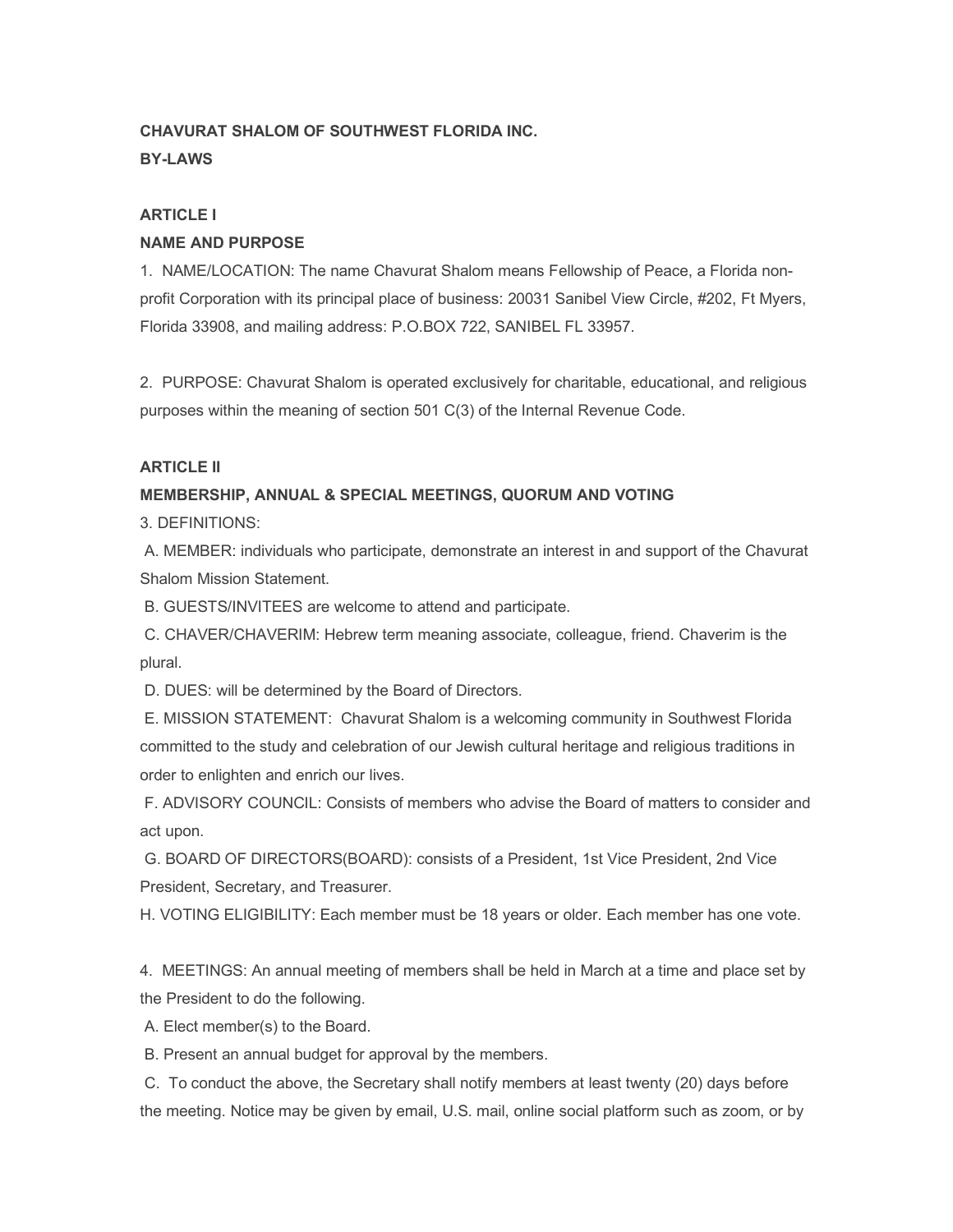telephone.

5. SPECIAL MEETINGS: may be called by the President. Any member may request a special meeting by notifying the President in writing. The President in consultation with the Officers shall determine if the request for a special meeting will be held. Notice of and the reason for the special meeting shall be transmitted by the Secretary to each member not less than twenty (20) days before the meeting by email, U.S. mail, online social platform such as zoom, or telephone.

6. QUORUM: a majority of members present constitutes a quorum. A quorum includes attendance and voting in-person, by an online platform such as zoom, or by teleconferencing.

#### **ARTICLE III**

#### **BOARD**

7.NUMBER OF OFFICERS, ELECTION, TERM OF OFFICE:

a. Five officers shall be elected for the Board by the members. The term of each officer shall be for two years, except that the terms shall be staggered, beginning at the March 2022 annual meeting as follows:

President-two years

1<sup>st</sup> Vice President-two years

2<sup>nd</sup> Vice President-one year until March 2023 and then two years thereafter

Secretary-one year until March 2023 and then two years thereafter

Treasurer-two years

b. Four non-officer Board members shall be elected for the Board by the members at the March 2022 annual meeting as follows:

Two members for a one year term until March 2023 and then two years thereafter

Two members for a two year term

c. Vacancies of an officer or non-officer Board member shall be filled by the board for the remaining term. At the annual meeting an election will be held to fill any vacancy. Spouses cannot serve on the Board at the same time.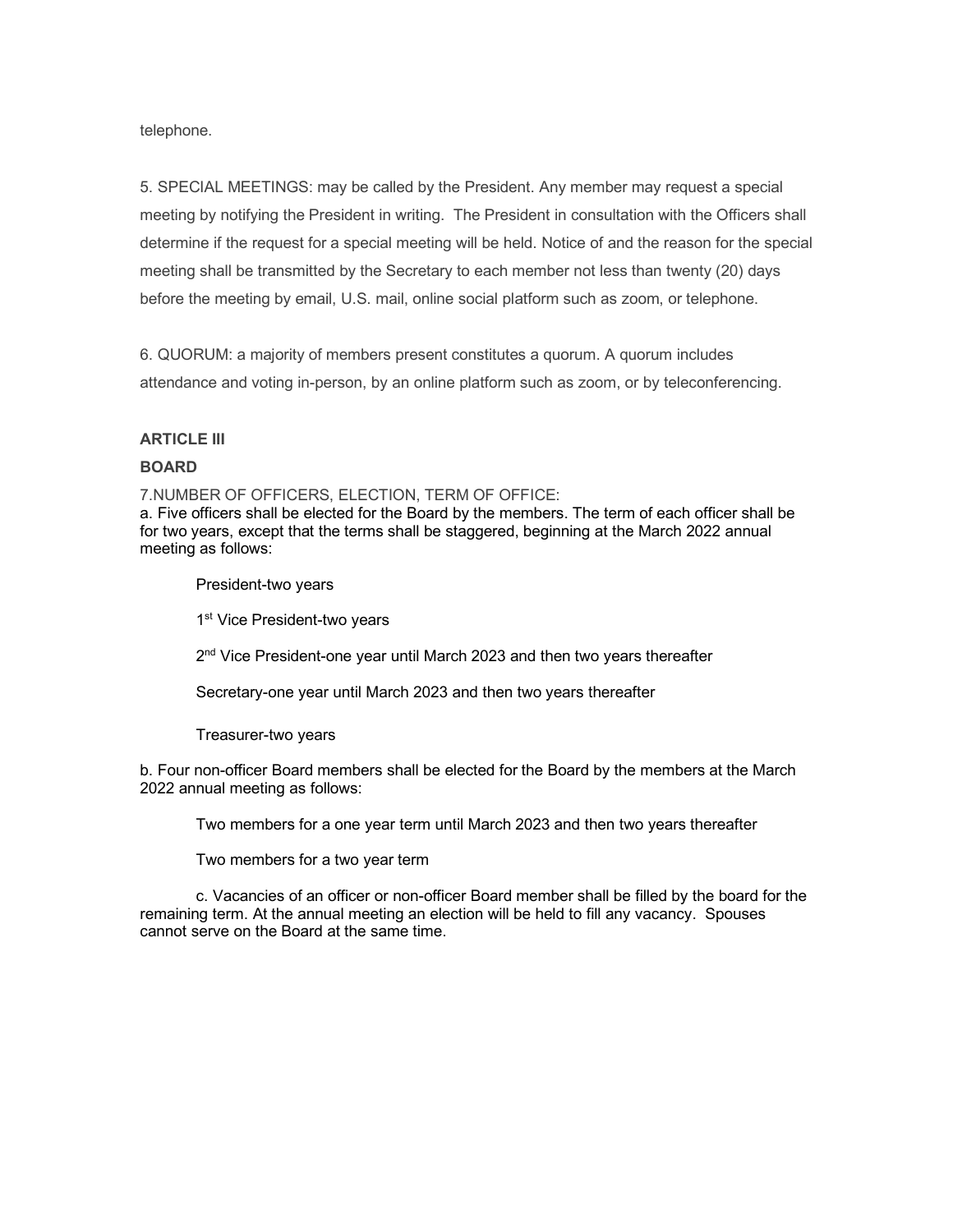8. BOARD MEETINGS: The President shall schedule and include an agenda for the Board meeting and for any special meeting. A quorum consisting of a majority must be present for the meeting to occur. A quorum permits attendance in person, by an online platform such as zoom, or by teleconferencing.

## **ARTICLE IV**

#### **OFFICERS**

9.OFFICERS: President, 1st Vice-President, 2nd Vice President, Secretary, and Treasurer. Each officer shall have one vote. The Officers shall manage the affairs of Chavurat Shalom with authority and discretion to determine all expenditures, disbursements, and distributions for the purpose of Chavurat Shalom and to accept or reject gifts and take such other administrative and operating actions as it deems necessary.

10. PRESIDENT: The President shall preside at all meetings, shall see that all orders and resolutions of the board are carried into effect and shall execute and deliver documents to the Secretary, appoint a nominating committee, perform all duties incident to the office of the President and other duties as may from time to time be designated by the Board.

11. FIRST VICE PRESIDENT: shall act as President due to the President's absence or disability.

12. 2ND VICE PRESIDENT: shall engage in public relations by and on behalf of Chavurat Shalom and due to the absence or disability of the President and of the First Vice President shall act as President.

13. SECRETARY: The Secretary shall transmit to members all notices of meetings by email or telephone or U.S. Mail or Zoom or an online social platform and shall record all meetings and minutes in a book to be kept by the Secretary and perform all duties incident to the Office of the Secretary.

14. TREASURER. The Treasurer shall receive the moneys of Chavurat Shalom, deposit same in the bank, pay expenses upon receipt of an unquestioned invoice, record donations, and other contributions to Chavurat Shalom and provide a financial report at an annual meeting.

15. COMMITTEES: The Board shall establish committees that include but are not limited to spiritual life including Shabbat services and any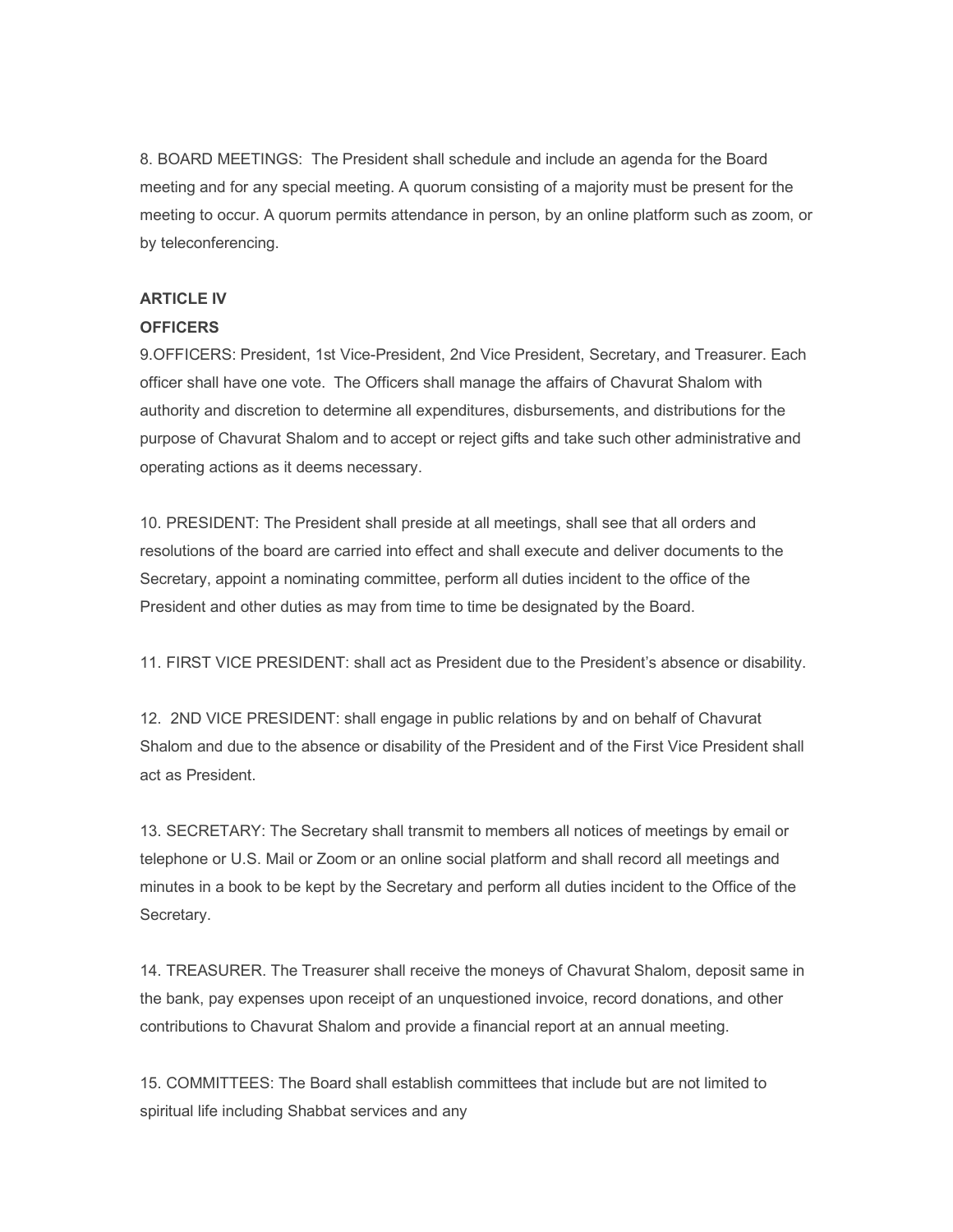other Jewish holidays, lectures, special events, fund raising, and other programs. The committee shall appoint a chairperson.

## **ARTICLE V**

# **NOTICE AND WAIVER OF NOTICE NOTICE AND WAIVER OF NOTICE**

16. MEETING NOTICES: Notice of a meeting will state the date, time, place, and may be sent by email, U.S. mail, or telephone text to members at their most recent address. Failure to receive notice will not affect the validity of holding the meeting. Notice by the Nominating Committee of its slate of Board candidates shall be sent to the board at the February Board meeting next prior to the annual meeting and the Nominating Committee shall forward the slate to the membership at least twenty days prior to the annual meeting. Any members may submit their own nominees for a Board position prior to or at the time of the annual meeting, at which time the nominees for the new Board will be voted on.

## **ARTICLE VI**

#### **CORPORATE SEAL**

17.CORPORATE SEAL: Chavurat Shalom shall dispense with a corporate seal.

#### **ARTICLE VII**

#### **MONETARY MATTERS**

18. FUNDS: The Treasurer shall be responsible for deposits of Chavurat Shalom funds, and payment of Chavurat Shalom expenses. Expenses shall include but not be limited to renewal of corporate fees, tax filings, advertisements, websites, maintenance expenses, and other expenses directed by the President. Chavurat Shalom shall not borrow funds.

19. COMPENSATION AND PECUNIARY BENEFIT: Chavurat Shalom upon receipt of an expense paid and submitted with a receipt by a member, director or officer shall be reimbursed by the Treasurer upon approval by the President. No member or officer of Chavurat Shalom shall receive directly or indirectly compensation or pecuniary benefit from Chavurat Shalom.

20. DISSOLUTION. Upon dissolution or other termination of Chavurat Shalom, property or proceeds shall first be distributed in payment of all liabilities of the corporation in compliance with Section 501(C)(3) of the Internal Revenue Code of 1954, as amended.

**ARTICLE VIII PERSONAL LIABILITY**